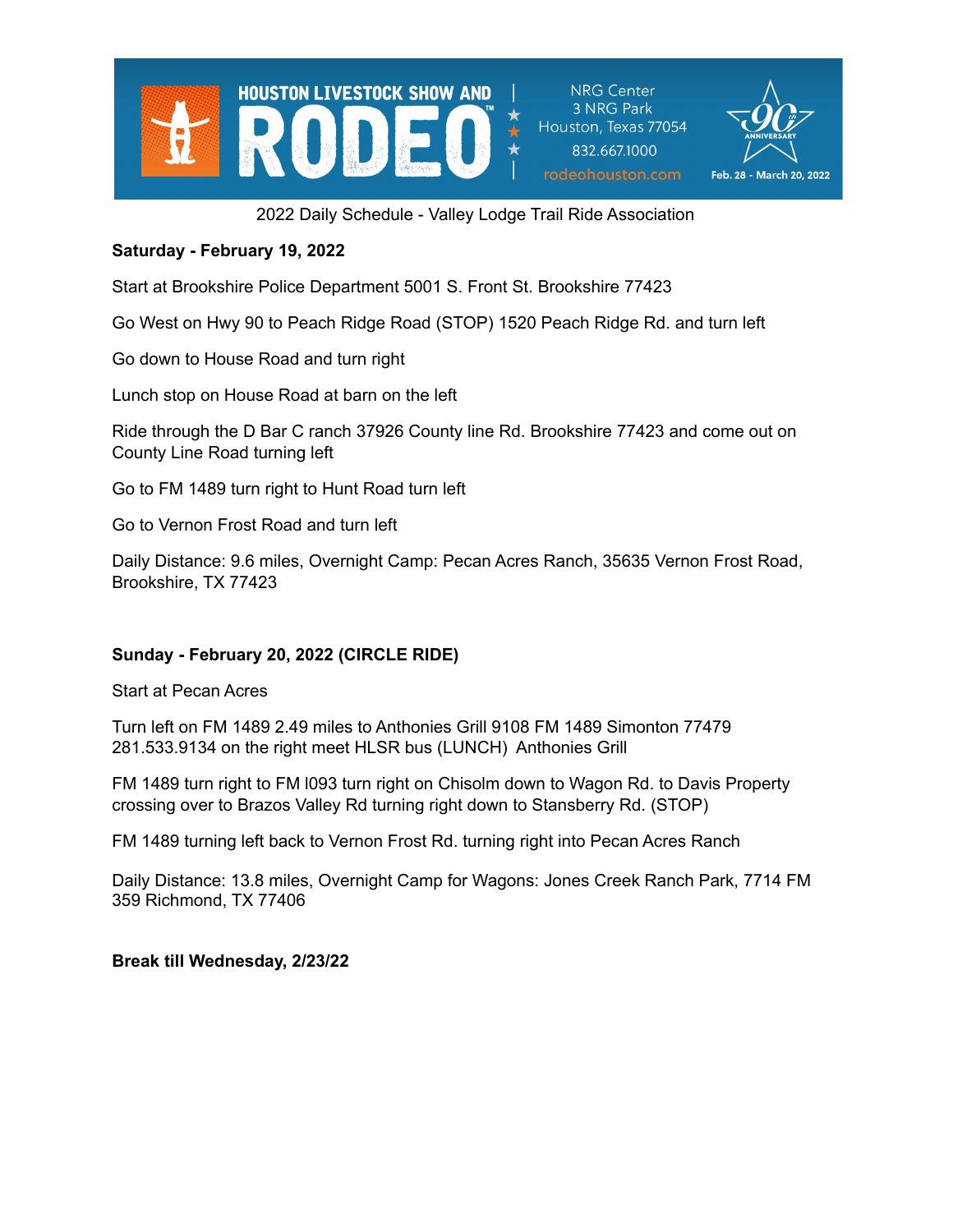

**NRG Center** 3 NRG Park Houston, Texas 77054 832.667.1000 rodeohouston.com



### **Wednesday – February 23, 2022**

Start at Jones Creek Ranch 7714 FM 359 Richmond 77406

Hwy 359 to Holmes Road and turn left

Holmes Road to Brandt Road and turn right

Brandt to McCray Road and turn left

McCray Road to Skinner Road and turn left (STOP) 4010 Skinner Ln Richmond 77406

Skinner Road to West Bellfort and turn right

West Bellfort to (LUNCH) Gallery Furniture 7227 W. Grand Pkwy South Richmond 77407 Meadow Ranch Pkwy and left

Meadow Ranch Pkwy to Long Prairie Trace and turn left

Long Prairie Trace to Hwy 99 and turn right

Hwy 99 to Bellaire Blvd and turn right

- Bellaire Blvd to N Park Drive and turn left
- N Park Drive to Park Westheimer Road and turn right

Park Westheimer Road to S Peek Road and turn left (STOP)

- S Peek Road to S Fry Road and turn right
- S. Fry Road to S. Mason Road and turn left
- S. Mason Road to Westheimer Parkway and turn right

Daily Distance: 15 miles, Overnight Camp: Great SW Equestrian Center, 2501 S. Mason Road, Katy, TX 77450